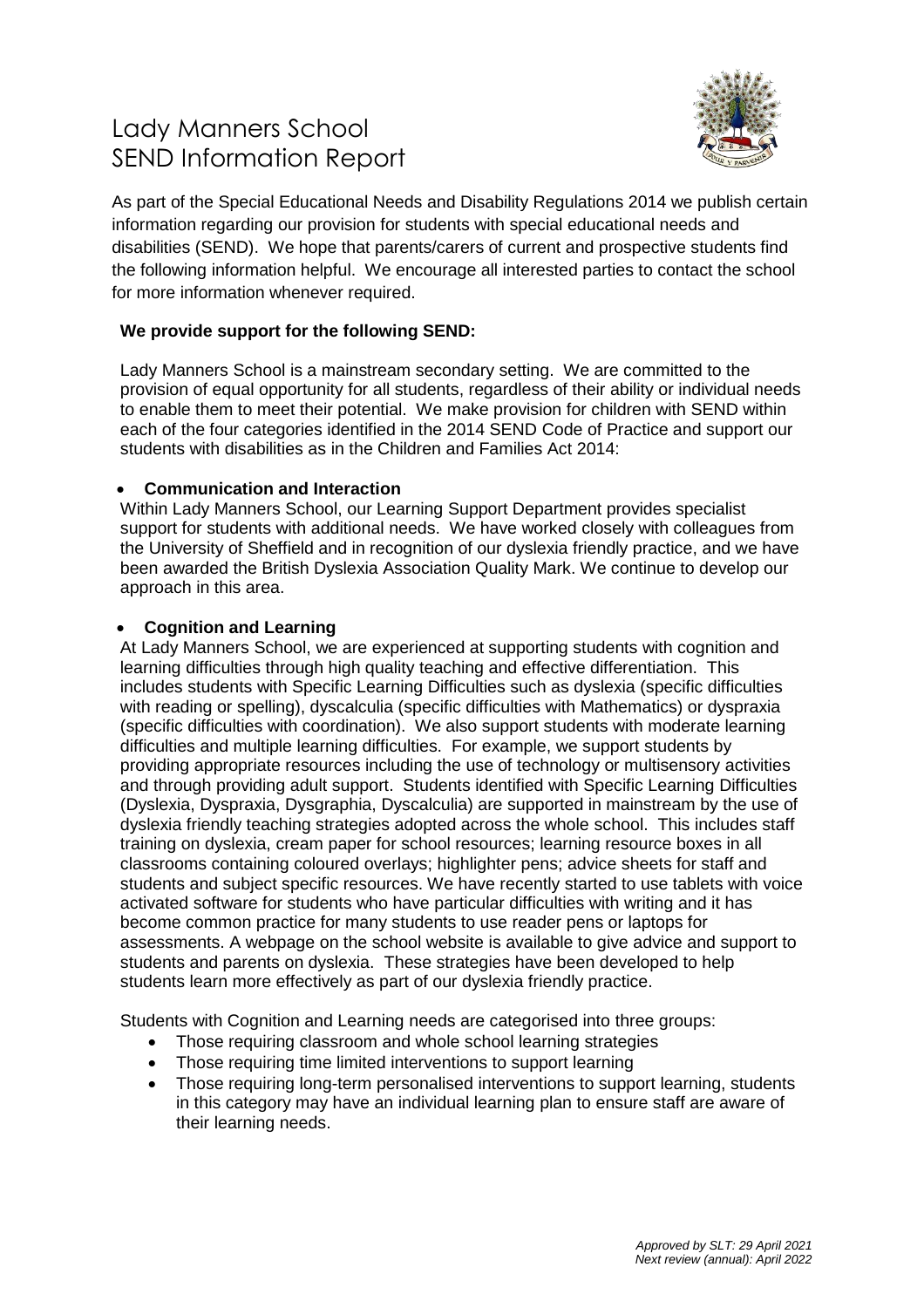# **Sensory and/or physical**

We work closely with outside agencies to provide support for students in our school who have sensory or physical difficulties. Collaboratively, we provide and implement necessary resources for students with hearing impairments, visual impairments and for students with physical difficulties. Where necessary and possible, we make adaptations to the curriculum or environment in order to make lessons and learning opportunities accessible. We hold regular meetings with these agencies and parents to review the equipment and approaches that are in place.

## **Social, Mental and Emotional Health**

For some students, difficulties in their social and emotional development can mean that they require additional or different provision. We support such children through our whole school approach. Where students need additional support, referrals are made to the Early Help team. We involve outside agencies such as CAMHS (Child and Adolescent Mental Health Service) and Changing Lives. Our trained SEND Teaching Assistants help Year 6 pupils with their transition in to Year 7.

## **We identify and assess students with SEND using the following methods:**

We identify the needs of students as early as possible by gathering information from parents, education, health and care services and primary schools prior to the child's entry into the school. The school fully supports the SEND Code of Practice January 2014, the Equality Act 2010 and the definition of special educational needs taken from section 20 of the Children and Families Act 2014.

This report complies with:

- Section 69(2) of the Children and Families Act 2014;
- Regulation 51 and schedule 1 to the Special Educational Needs and Disability Regulations 2014;
- Section 6 of the 'Special Educational Needs and Disability Code of Practice: 0 to 25 years'

In addition to primary school data, Year 7 students are assessed using an assessment from the New Group Reading Test. The Lady Manners School transition programme ensures that all students are visited in their primary schools, either virtually or in person, by the School's Transition Team; this allows those with complex needs or less visible disabilities to have their needs identified, discussed and for us to plan for a smooth transition into secondary education. We work closely with feeder and other primary schools to make sure that all students feel comfortable with their move to a secondary school. SEND students will have the opportunity to have extra visits to school in order to familiarise themselves with the environment and some of the staff they will be working with in the future. The SENDCo works closely with the pastoral leaders who oversee the transition from Year 6 into Year 7 for all students and attends the Annual Review Meetings for students in Year 6 who will be attending Lady Manners School in Year 7.

If you think your child may have special educational needs, you should contact the school in the first instance and speak with the SENDCo or Head of Year.

#### **We evaluate the effectiveness of our SEND provision in the following ways:**

In order to make consistent continuous progress in relation to SEND provision the school encourages feedback from staff, parents and students throughout the year. This is a continuous process including, teacher feedback, student feedback, annual reviews, parents' evenings, provision mapping and the analysis of data on progress.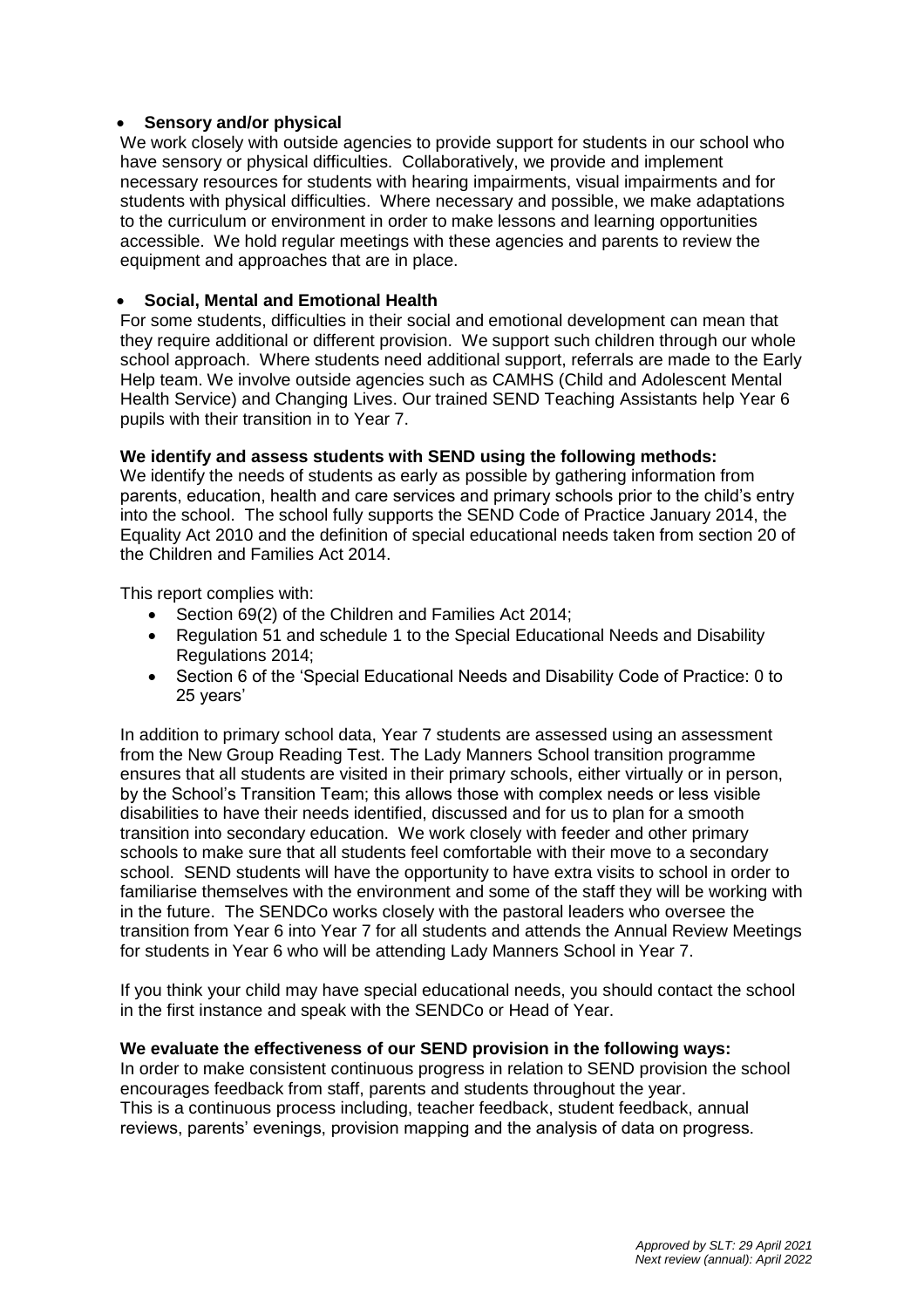Student progress is monitored on a termly basis through our tracking systems and reviews held termly in line with the SEND Code of Practice for students on the SEND Support Register. Progress of students undertaking interventions will be reviewed and evaluated at the end of each block of intervention. Provision Mapping Software can assist staff in recording and evidencing intervention programmes effectively and teachers have information about how to meet the needs of each student with SEND. The school uses EduKey as a SEND management and provision mapping tool.

**Our arrangements for reviewing the progress of students with SEND are as follows:** Lady Manners School believes that a close working relationship with parents/carers is vital in order to ensure:

- A) early and accurate identification and assessment of SEND leading to the correct intervention and provision
- B) continuing social and academic progress of children with SEND
- C) personal and academic targets are set and met effectively

Parents/Carers are kept up to date with their child's progress through school reports, parents' evenings and review meetings.

In cases where more frequent regular contact with parents/carers is necessary, this will be arranged based on the individual student's needs. The SENDCo may also signpost parents/carers of students with SEND to the Derbyshire Information and Advisory Service (DIASS) for further specific advice, guidance and support.

If an assessment or referral indicates that a student has additional learning needs the parents/carers and the student will always be consulted with regards to future provision. Parents/carers are invited to attend meetings with external agencies regarding their child, and are kept up to date and consulted on any points of action drawn up with regard to the provision for their child.

#### **Our approach to teaching students with SEND includes:**

At Lady Manners School provision for students with SEND is a whole school responsibility requiring a whole school response. We involve all staff, teaching and support staff in this. We believe that all teachers are teachers of students with special educational needs. All teaching staff have access to the SEN register, together with information on individual students' SEND to enable them to plan and differentiate their lessons accordingly. Some students may have additional support from a Teaching Assistant an individualised intervention or group intervention programme.

#### **We adapt the curriculum for students with SEND in the following ways:**

Learning activities are planned to match individual learning needs. The learning environment is stimulating, supportive and well-resourced. Students identified as requiring additional SEND support will have their needs met in a variety of ways and where appropriate may be supported by a Teaching Assistant. We will ensure that all staff know and understand the needs of students. All staff will have access to training, advice and resources to enable them to contribute to developing fully inclusive practice. Examples of specific interventions include:

**ReadingWise** - A decoding and comprehension programme to support literacy in KS3, aimed in particular at students with dyslexia.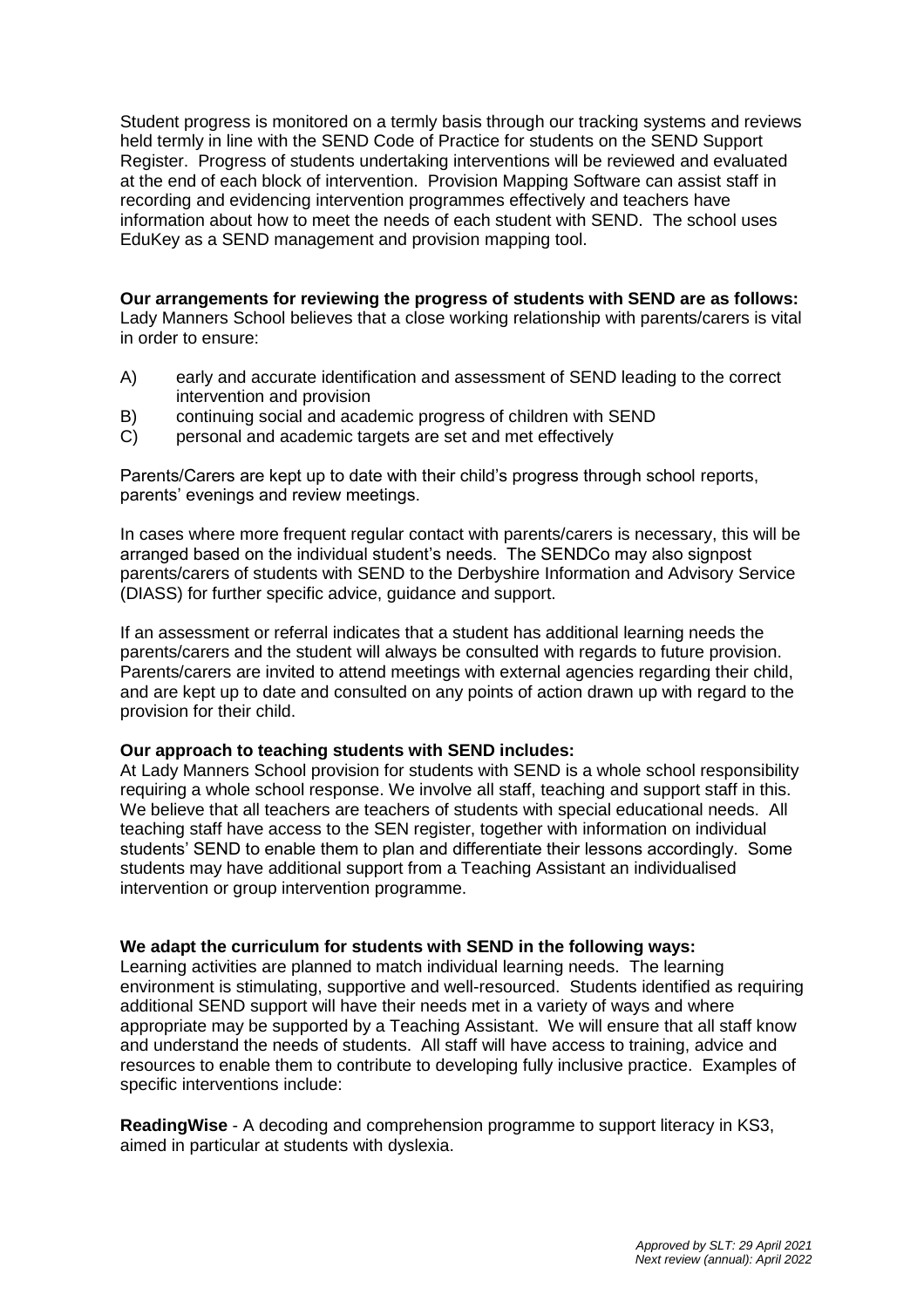#### **Maths Support** - Specialist small group interventions

**Toe by Toe** - Structured phonics program for students with dyslexia.

**Individualised interventions** - Resources for literacy and numeracy support within Learning Support**.**

**Support for dyslexic students and whole school literacy** by applying to become a Dyslexia Friendly School with the British Dyslexia Association. Cream paper used for all worksheets and as a result of the Dyslexia Friendly School Aware we now provide literacy toolboxes in every classroom.

**Homework Club** - Before school and during lunchtimes.

**Form Time Interventions** - Support for students through personalised programmes of learning.

**Access Arrangements** - for SEND students who meet the criteria with regard to external examinations.

**ASD support Club 'All About Me'** - Support for students to develop their social interaction/communication skills.

**Learning Support** - base open at lunchtimes to support social integration and academic progress.

#### **We enable students with SEND to engage in the activities of the school, together with those who do not have SEND, in the following ways:**

As an inclusive school, we ensure that students with SEND take as full a part as possible in all school activities. We deliver practice that ensures that statutory obligations with regard to SEND are met.

A range of extra-curricular activities are available for students during lunchtime and after the close of the school day. The school aims for all children to be included and will endeavour to make reasonable adjustments, where necessary.

Where parents, students or staff have any concerns about an activity or trip, these can be discussed with the activity leader and the SENDCo where necessary.

The Learning Support Department is open for students before school, at break and lunchtimes. Lunchtime supervision is also available depending on the needs of the student.

No student is prohibited from taking part in a trip due to their specific needs. If necessary, a Health Care Plan will be drawn up with the Medical Team in the school and we will ensure that staff are fully aware what the additional needs and provision are for students on the SEND register and are given training and support to help them meet those needs, both in and out of the classroom.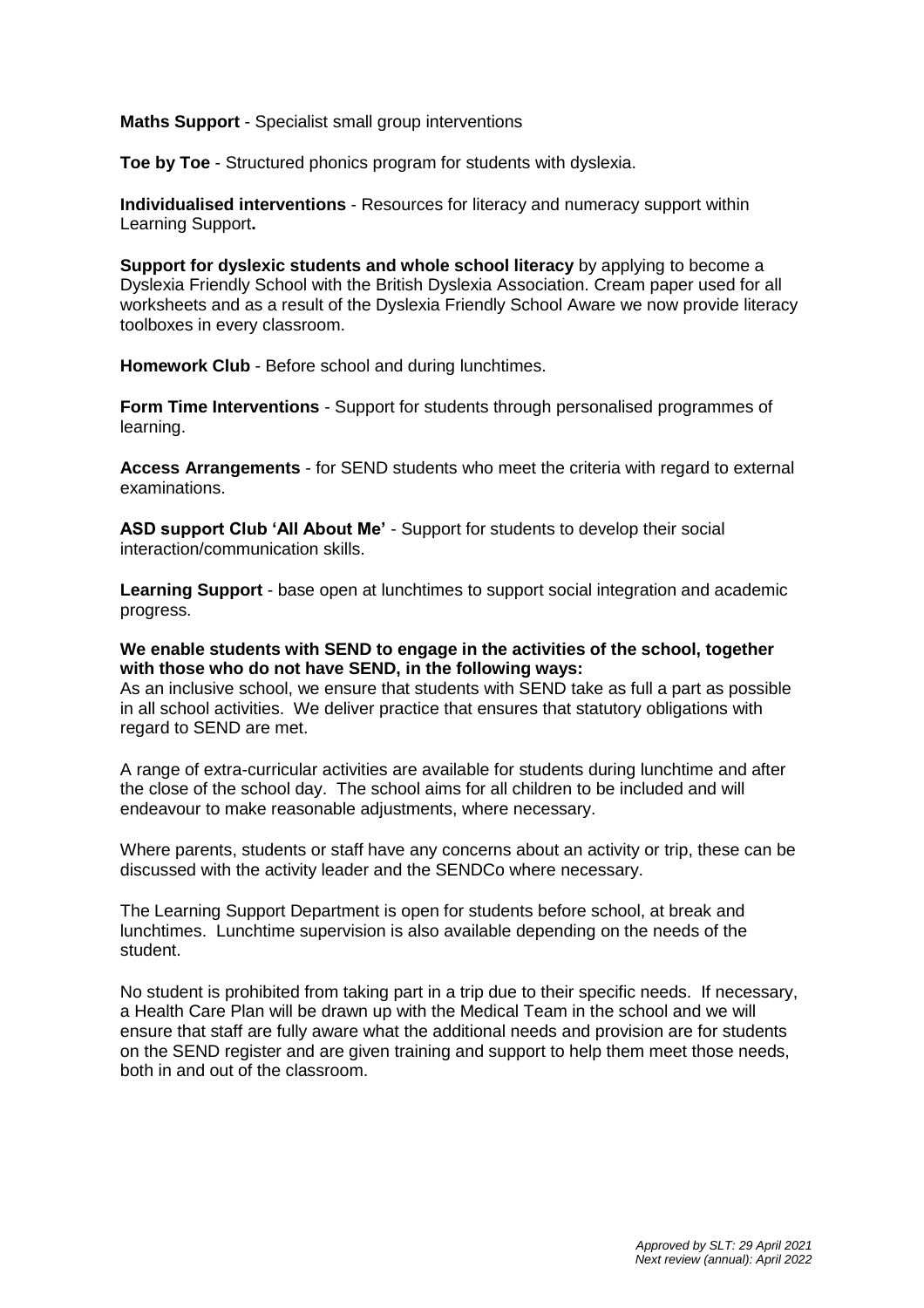# **The following emotional, mental and social support is available for students with SEND:**

We work hard to ensure that students are included in all aspects of school life. We believe that all our students should be valued equally, treated with respect and be given equal opportunities in all aspects of life at Lady Manners School

Our Pastoral and Learning Support Teams, together with our Student and Family support Manager provide support for students with Social, Emotional and Mental Health (SEMH) needs.

Students who have additional emotional needs will receive further support from outside agencies as required. Our support partners include the School Nursing Service, School Counsellor, Child and Adolescent Mental Health Service (CAMHS) and Changing Lives.

## **Concerns and Complaints**

In the first instance any concern about the SEND provision within the school should be addressed to Mrs C. Wilson, SENDCo, who will then investigate the concern informally, if necessary involving a senior member of staff. We always try to resolve any concerns as soon as they are raised. If the concern cannot be resolved informally, the process outlined in the School Complaints Policy should be followed.

# **Our SEND Co-ordinator (SENDCo) is:** Mrs Claire Wilson **Our Assistant SEND Co-ordinator is:** Mr Dave Askew

# **In addition, we use the services of the following specialists:**

Lady Manners School invites and seeks advice and support from external agencies in the identification and assessment of, and provision for SEND. The school continues to build strong working relationships and shares information and links with external support services in order to fully support our SEND students. Sharing knowledge and information with our support services is essential to the effective and successful SEND provision within our school. If a concern is raised it will be brought to the attention of the SENDCo who will then inform the child's parents/carers in line with our safeguarding policy.

The following services will be involved as and when is necessary

- Educational Psychologist
- Autism Outreach Team
- Physical Impairment Team
- Occupational Therapist
- Social Services
- Hearing Impairment Team
- Visual Impairment Team
- Behaviour Support Services
- Child and Mental Health Services
- Speech and Language Service

Representatives from voluntary organisations and other external agencies are invited to liaison meetings throughout the year to discuss SEND provision and progress and keep staff up to date with legislation.